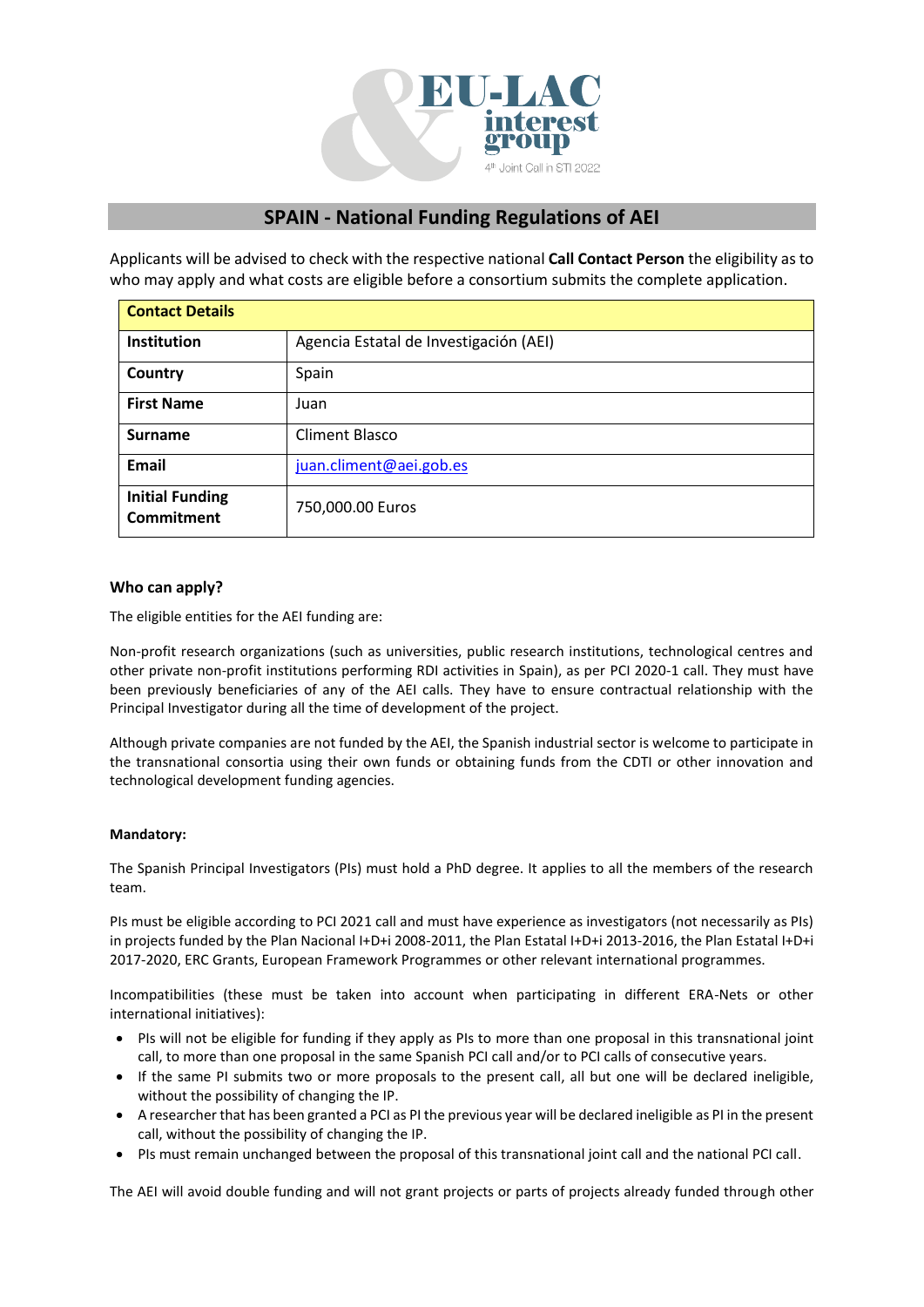

national or EU calls.

**Only justified changes** will be allowed between phase 1 and 2.

Failure to respect the requirements will lead to the ineligibility of the proposal.

## **What types of costs are eligible for funding?**

- Only personnel costs for new temporary employment contracts are eligible. The costs of permanent staff linked to the beneficiary entity or members of the research team will not be considered eligible costs.
- Direct costs such as current costs, small scientific equipment, disposable materials, travelling expenses, coordination costs, and other costs that can be justified as necessary to carry out the proposed activities. VAT could be non-eligible, depending on the application of RRF funds.
- Indirect costs (overheads) are eligible costs (maximum 15% of direct costs, including outsourcing).
- Subcontracting should not exceed 25% of total final budget (excluding overheads).

## **Upper funding limits for eligible costs?**

The following funding limits (including direct + indirect costs) are considered eligibility criteria. Proposals not respecting these limits could be declared ineligible:

- If the Consortium is NOT LED by a Spanish Coordinator and:
	- there is only one Spanish Partner in the proposal: € 200.000.
	- there are two Spanish Partners in the proposal, the amount for both Partners is: € 250.000
- If the Consortium IS LED by a Spanish Coordinator and:
	- there is only one Spanish Partner in the proposal acting as Coordinator: € 275.000
	- there are two Spanish Partners in the proposal and one is acting as Coordinator, the amount for both Partners is: € 325.000

IMPORTANT: It is allowed a maximum of two Spanish Partners requesting funding to the AEI in the same proposal.

Centers formed by different Spanish legal entities will be considered as a unique entity, and thus the maximum funding should not exceed the limits per proposal established above (for example, mixed centers).

The final funding will take into account the transnational evaluation of the collaborative proposal, the scientific quality of the Spanish group, the added value of the international collaboration, and the financial resources available.

Additional national eligibility criteria for the proposal beyond the general criteria in the Terms of Reference of the Joint Transnational Call

## **Call contact point:**

**Juan Climent Blasco** Email: [juan.climent@aei.gob.es](mailto:juan.climent@aei.gob.es) Phone: +34 916037242

### **Other Information:**

According to the [RRF Regulation,](https://ec.europa.eu/info/sites/default/files/c2021_1054_en.pdf) project proposals should ensure that the plan complies with the 'do no significant harm' principle (DNSH)

It is highly recommended to include the PI's full name and identification number as they appear in the DNI at the